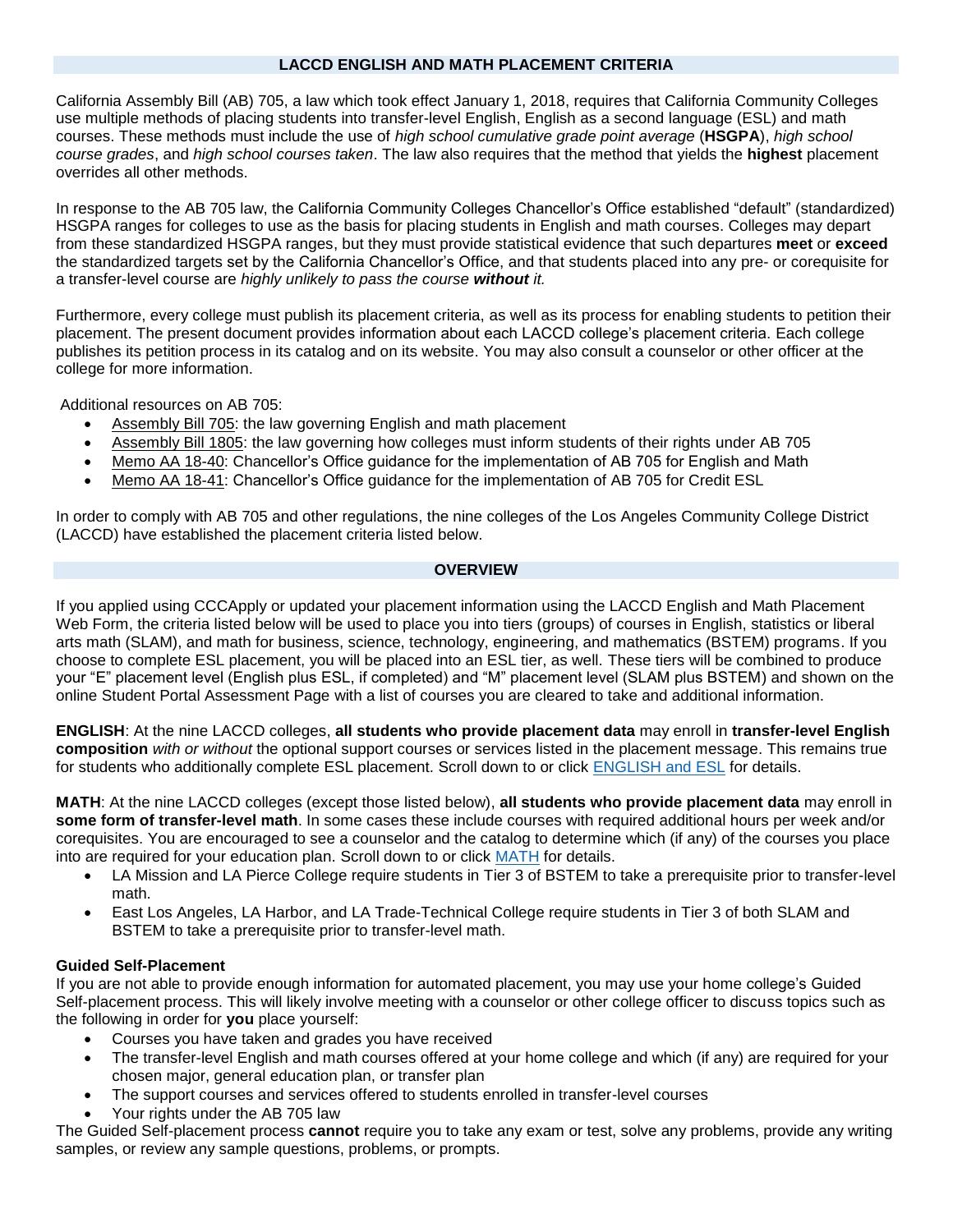### **ENGLISH and ESL**

# <span id="page-1-0"></span>**English**

All nine LACCD colleges use the following criteria for placement into transfer-level English composition courses. HSGPA is your high school cumulative grade point average at least through eleventh grade.

| l Tier | <b>Placement Criteria</b>                           |
|--------|-----------------------------------------------------|
|        | $ENG 1   HSGPA \geq 2.6$                            |
|        | ENG 2   1.9 ≤ HSGPA < 2.6                           |
|        | ENG 3 HSGPA < 1.9                                   |
|        | <b>ENG N</b>   Insufficient data to apply the above |

### **English as a Second Language (ESL)**

Each LACCD college uses its own criteria. In most cases, these involve a combination of a placement exam score and the Multiple-Measures Assessment Project (MMAP) placement criteria, which places students based on their anticipated success rates using high school performance data (like grade point average). ESL placement may also involve a writing sample and/or meeting with an ESL specialist. Contact your home college's Assessment Center to find out what criteria they use.

# **"E" Placement (combining ENG and ESL tiers)**

The following shows how English (ENG) and ESL placement tiers are combined to form your "E" placement. If you want to know the specific unit amounts per course and optional concurrent or preparatory courses and non-course support services offered at each college, please consult the college's schedule of classes and catalog published on their websites or consult a counselor at the college.

- ~ indicates available optional concurrent or preparatory courses.
- \* indicates available optional non-course support services.

|                 | Combo                                   | <b>ELAC</b>             | <b>LACC</b>               | LAHC                      | <b>LAMC</b>                | <b>LAPC</b>             | <b>LASC</b> | <b>LATTC</b>            | <b>LAVC</b>                     | <b>WLAC</b>                              |
|-----------------|-----------------------------------------|-------------------------|---------------------------|---------------------------|----------------------------|-------------------------|-------------|-------------------------|---------------------------------|------------------------------------------|
| E1              | <b>ENG 1 &amp;</b><br>ESL <sub>N</sub>  | 101                     | $101 -$ *                 | 101                       | 101                        | $101*$                  | 101         | 101                     | 101                             | 101                                      |
| E <sub>2</sub>  | <b>ENG 2 &amp;</b><br>ESL <sub>N</sub>  | $101 -$                 | $101 -$ *                 | $101 -$                   | $101 -$ *                  | $101 -$ *               | $101 -$     | $101 -$                 | 101                             | $101 -$                                  |
| E <sub>3</sub>  | <b>ENG 3 &amp;</b><br>ESL <sub>N</sub>  | $101 -$                 | $101 -$ *                 | $101 -$                   | $101 -$ *                  | $101 -$ *               | $101 -$     | $101 -$                 | $101 -$ *                       | $101 -$                                  |
| E <sub>4</sub>  | <b>ENG 1 &amp;</b><br>ESL <sub>1</sub>  | 101<br>E.S.L. 008       | $101 -$ *<br>E.S.L. 008   | 101<br>E.S.L.<br>008      | 101<br>E.S.L. 008          | $101*$                  | n/a         | 101<br>ESL NC 008CE     | 101<br>E.S.L. 008               | 101<br>E.S.L. 008                        |
| E5              | <b>ENG 2 &amp;</b><br>ESL <sub>1</sub>  | $101 -$<br>E.S.L. 008   | $101 -$ *<br>E.S.L. 008   | $101 -$<br>E.S.L.<br>008  | $101 -$ *<br>E.S.L. 008    | $101 -$ *               | n/a         | $101 -$<br>ESL NC 008CE | 101<br>E.S.L. 008               | $101 -$<br>E.S.L. 008                    |
| E <sub>6</sub>  | <b>ENG 3 &amp;</b><br>ESL <sub>1</sub>  | $101 -$<br>E.S.L. 008   | $101 -$ *<br>E.S.L. 008   | $101 -$<br>E.S.L.<br>008  | $101 -$ *<br>E.S.L. 008    | $101 -$ *               | n/a         | $101 -$<br>ESL NC 008CE | $101 -$ *<br>E.S.L. 008         | $101 -$<br>E.S.L. 008                    |
| E7              | ENG N &<br>ESL <sub>1</sub>             | E.S.L. 008              | E.S.L. 008                | E.S.L.<br>008             | E.S.L. 008                 | $101 -$ *               | n/a         | ESL NC 008CE            | E.S.L. 008                      | E.S.L. 008                               |
| E <sub>8</sub>  | <b>ENG 1 &amp;</b><br>ESL <sub>2</sub>  | 101<br>E.S.L. 006A~     | $101 -$ *<br>E.S.L. 006A~ | 101<br>E.S.L.<br>006A     | 101<br>E.S.L. 006A         | $101*$<br>E.S.L. 008    | n/a         | 101<br>ESL NC 007CE     | 101<br>E.S.L.<br>006A&B&C       | 101<br>E.S.L. 006A~<br>ESL NC 017CE~     |
| E8.1            | <b>ENG 1 &amp;</b><br><b>ESL 2.1</b>    | n/a                     | n/a                       | n/a                       | 101<br>E.S.L. 006A&B       | n/a                     | n/a         | n/a                     | n/a                             | n/a                                      |
| E9              | <b>ENG 2 &amp;</b><br>ESL <sub>2</sub>  | $101 -$<br>E.S.L. 006A~ | $101 -$ *<br>E.S.L. 006A~ | $101 -$<br>E.S.L.<br>006A | $101 -$ *<br>E.S.L. 006A   | $101 -$ *<br>E.S.L. 008 | n/a         | $101 -$<br>ESL NC 007CE | 101<br>E.S.L.<br>006A&B&C       | $101 -$<br>E.S.L. 006A~<br>ESL NC 017CE~ |
| E9.1            | <b>ENG 2 &amp;</b><br>ESL 3.1           | n/a                     | n/a                       | n/a                       | $101 -$ *<br>E.S.L. 006A&B | n/a                     | n/a         | n/a                     | n/a                             | n/a                                      |
| E <sub>10</sub> | <b>ENG 3 &amp;</b><br>ESL <sub>2</sub>  | $101 -$<br>E.S.L. 006A~ | $101 -$ *<br>E.S.L. 006A~ | $101 -$<br>E.S.L.<br>006A | $101 -$ *<br>E.S.L. 006A   | $101 -$ *<br>E.S.L. 008 | n/a         | $101 -$<br>ESL NC 007CE | $101 -$ *<br>E.S.L.<br>006A&B&C | $101 -$<br>E.S.L. 006A~<br>ESL NC 017CE~ |
| E10.1           | <b>ENG 3 &amp;</b><br><b>ESL 2.1</b>    | n/a                     | n/a                       | n/a                       | $101 -$ *<br>E.S.L. 006A&B | n/a                     | n/a         | n/a                     | n/a                             | n/a                                      |
| E <sub>11</sub> | ENG N &<br>ESL <sub>2</sub>             | E.S.L. 006A~            | E.S.L. 006A~              | E.S.L.<br>006A            | E.S.L. 006A                | E.S.L. 008              | n/a         | ESL NC 007CE            | E.S.L.<br>006A&B&C              | E.S.L. 006A~<br>ESL NC 017CE~            |
| E11.1           | ENG N &<br><b>ESL 2.1</b>               | n/a                     | n/a                       | n/a                       | E.S.L. 006A&B              | n/a                     | n/a         | n/a                     | n/a                             | n/a                                      |
| E <sub>12</sub> | <b>ENG 1 &amp;</b><br>ESL <sub>3</sub>  | 101<br>E.S.L. 005A~     | $101 -$ *<br>E.S.L. 005A~ | 101<br>E.S.L.<br>005A     | 101<br>E.S.L. 005A         | $101*$<br>E.S.L. 006A   | n/a         | 101<br>ESL NC 006CE     | 101<br>E.S.L.<br>005A&B&C       | 101<br>E.S.L. 005A~                      |
| E12.1           | ENG <sub>1&amp;</sub><br><b>ESL 3.1</b> | n/a                     | n/a                       | n/a                       | 101<br>E.S.L. 005A&B       | n/a                     | n/a         | n/a                     | n/a                             | n/a                                      |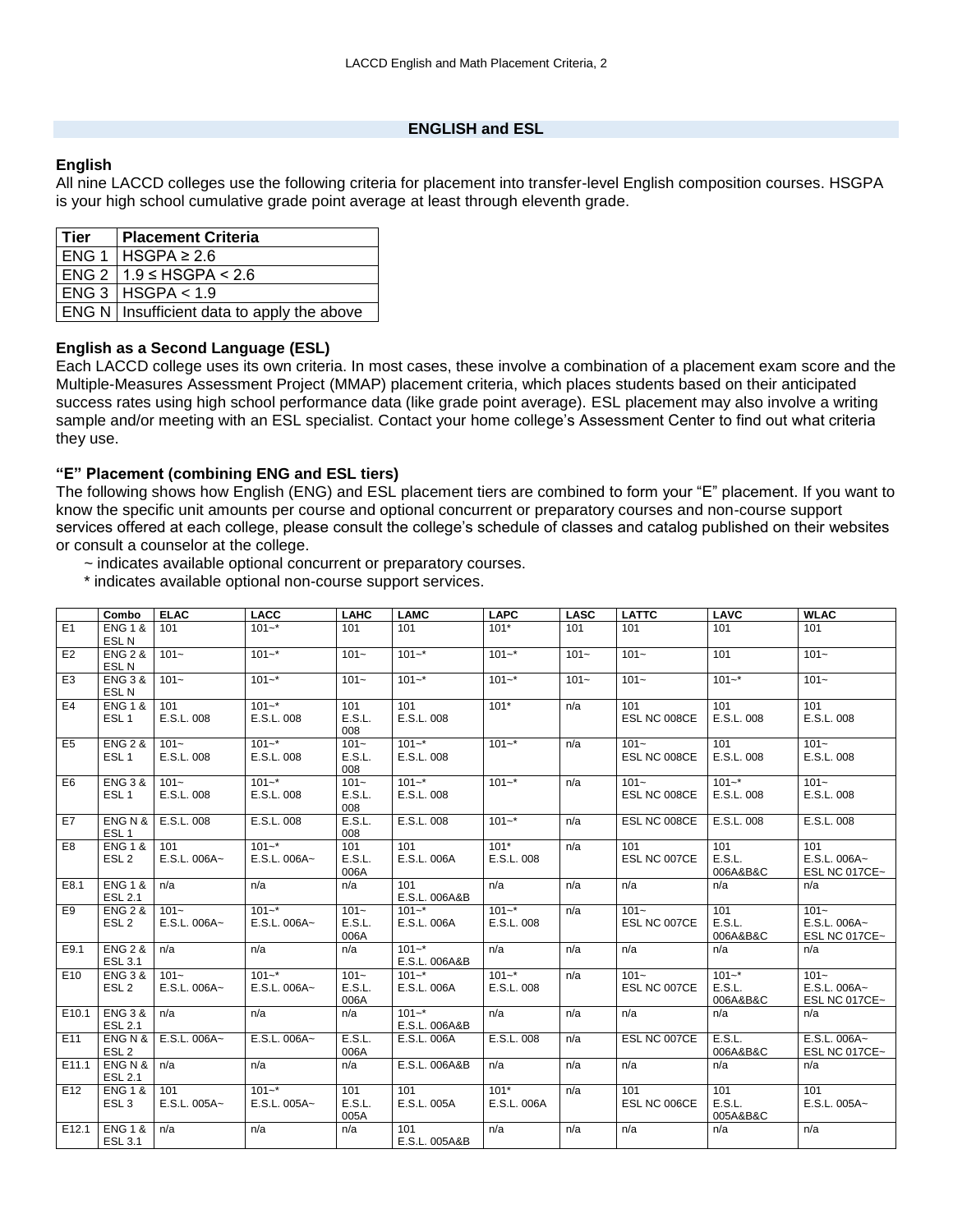|                   | Combo                                  | <b>ELAC</b>             | <b>LACC</b>                  | <b>LAHC</b>               | <b>LAMC</b>                  | <b>LAPC</b>              | <b>LASC</b> | <b>LATTC</b>            | <b>LAVC</b>                                              | <b>WLAC</b>                             |
|-------------------|----------------------------------------|-------------------------|------------------------------|---------------------------|------------------------------|--------------------------|-------------|-------------------------|----------------------------------------------------------|-----------------------------------------|
| E <sub>13</sub>   | <b>ENG 2 &amp;</b><br>ESL <sub>3</sub> | $101 -$<br>E.S.L. 005A~ | $101 -$ *<br>E.S.L. 005A~    | $101 -$<br>E.S.L.<br>005A | $101 -$ *<br>E.S.L. 005A     | $101 -$ *<br>E.S.L. 006A | n/a         | $101 -$<br>ESL NC 006CE | 101<br>E.S.L.<br>005A&B&C                                | $101 -$<br>E.S.L. 005A~                 |
| E <sub>13.1</sub> | <b>ENG 2 &amp;</b><br>ESL 3.1          | n/a                     | n/a                          | n/a                       | $101 -$ *<br>E.S.L. 005A&B   | n/a                      | n/a         | n/a                     | n/a                                                      | n/a                                     |
| E14               | <b>ENG 3 &amp;</b><br>ESL <sub>3</sub> | $101 -$<br>E.S.L. 005A~ | $101 -$ *<br>E.S.L. 005A~    | $101 -$<br>E.S.L.<br>005A | $101 -$ *<br>E.S.L. 005A     | $101 -$ *<br>E.S.L. 006A | n/a         | $101 -$<br>ESL NC 006CE | $101 -$ *<br>E.S.L.<br>005A&B&C                          | $101 -$<br>E.S.L. 005A~                 |
| E14.1             | <b>ENG 3 &amp;</b><br>ESL 3.1          | n/a                     | n/a                          | n/a                       | $101 -$ *<br>E.S.L. 005A&B   | n/a                      | n/a         | n/a                     | n/a                                                      | n/a                                     |
| E <sub>15</sub>   | ENG N &<br>ESL <sub>3</sub>            | E.S.L. 005A~            | E.S.L. 005A~                 | E.S.L.<br>005A            | E.S.L. 005A                  | E.S.L. 006A              | n/a         | ESL NC 006CE            | E.S.L.<br>005A&B&C                                       | E.S.L. 005A~                            |
| E15.1             | ENG N &<br>ESL 3.1                     | n/a                     | n/a                          | n/a                       | E.S.L. 005A&B                | n/a                      | n/a         | n/a                     | n/a                                                      | n/a                                     |
| E16               | <b>ENG 1 &amp;</b><br>ESL <sub>4</sub> | E.S.L. 004A~            | E.S.L. 004A~                 | E.S.L.<br>004A            | E.S.L. 004A                  | E.S.L. 005A              | n/a         | n/a                     | E.S.L.<br>004A&B&C                                       | ESL NC 015CE                            |
| E16.1             | <b>ENG 1 &amp;</b><br><b>ESL 4.1</b>   | n/a                     | n/a                          | n/a                       | 101<br>E.S.L. 004A&B         | n/a                      | n/a         | n/a                     | n/a                                                      | n/a                                     |
| E <sub>17</sub>   | <b>ENG 2 &amp;</b><br>ESL <sub>4</sub> | $101 -$<br>E.S.L. 004A~ | $101 -$ *<br>E.S.L. 004A~    | $101 -$<br>E.S.L.<br>004A | $101 -$ *<br>E.S.L. 004A     | $101 -$ *<br>E.S.L. 005A | n/a         | n/a                     | 101<br>E.S.L.<br>004A&B&C                                | $101 -$<br>ESL NC 015CE                 |
| E <sub>17.1</sub> | <b>ENG 2 &amp;</b><br><b>ESL 4.1</b>   | n/a                     | n/a                          | n/a                       | $101 -$ *<br>E.S.L. 004A&B   | n/a                      | n/a         | n/a                     | n/a                                                      | n/a                                     |
| E18               | <b>ENG 3 &amp;</b><br>ESL <sub>4</sub> | $101 -$<br>E.S.L. 004A~ | $101 -$ *<br>E.S.L. 004A~    | $101 -$<br>E.S.L.<br>004A | $101 -$ *<br>E.S.L. 004A     | $101 -$ *<br>E.S.L. 005A | n/a         | n/a                     | $101 -$ *<br>E.S.L.<br>004A&B&C                          | $101 -$<br>ESL NC 015CE                 |
| E18.1             | <b>ENG 3 &amp;</b><br>ESL 4.1          | n/a                     | n/a                          | n/a                       | $101 -$ *<br>E.S.L. 004A&B   | n/a                      | n/a         | n/a                     | n/a                                                      | n/a                                     |
| E <sub>19</sub>   | ENG N &<br>ESL <sub>4</sub>            | E.S.L. 004A~            | E.S.L. 004A~                 | E.S.L.<br>004A            | E.S.L. 004A                  | E.S.L. 005A              | n/a         | n/a                     | E.S.L.<br>004A&B&C                                       | ESL NC 015CE                            |
| E <sub>19.1</sub> | ENG N &<br><b>ESL 4.1</b>              | n/a                     | n/a                          | n/a                       | E.S.L. 004A&B                | n/a                      | n/a         | n/a                     | n/a                                                      | n/a                                     |
| E20               | <b>ENG 1 &amp;</b><br>ESL <sub>5</sub> | 101<br>ESL 003A~        | $101 -$ *<br>ESL 003A~       | 101<br><b>ESL NC</b>      | 101<br><b>ESL 003A</b>       | $101*$<br>E.S.L. 004A    | n/a         | n/a                     | 101<br><b>ESL 003A&amp;B&amp;C</b><br>ESL NC 017CE       | 101<br>ESL NC 009CE<br>ESL NC 063CE     |
| E20.1             | <b>ENG 1 &amp;</b><br><b>ESL 5.1</b>   | n/a                     | n/a                          | n/a                       | 101<br>E.S.L. 003A&B         | n/a                      | n/a         | n/a                     | n/a                                                      | n/a                                     |
| E21               | <b>ENG 2 &amp;</b><br>ESL <sub>5</sub> | $101 -$<br>ESL 003A~    | $101 -$ *<br>ESL 003A~       | $101 -$<br>ESL NC         | $101 -$ *<br><b>ESL 003A</b> | $101 -$ *<br>E.S.L. 004A | n/a         | n/a                     | 101<br>ESL 003A&B&C<br>ESL NC 017CE                      | $101 -$<br>ESL NC 009CE<br>ESL NC 063CE |
| E21.1             | <b>ENG 2 &amp;</b><br><b>ESL 5.1</b>   | n/a                     | n/a                          | n/a                       | $101 -$ *<br>E.S.L. 003A&B   | n/a                      | n/a         | n/a                     | n/a                                                      | n/a                                     |
| E22               | <b>ENG 3 &amp;</b><br>ESL <sub>5</sub> | $101 -$<br>ESL 003A~    | $101 -$ *<br>ESL 003A~       | $101 -$<br>ESL NC         | $101 -$ *<br><b>ESL 003A</b> | $101 -$ *<br>E.S.L. 004A | n/a         | n/a                     | $101 -$ *<br><b>ESL 003A&amp;B&amp;C</b><br>ESL NC 017CE | $101 -$<br>ESL NC 009CE<br>ESL NC 063CE |
| E22.1             | <b>ENG 3 &amp;</b><br><b>ESL 5.1</b>   | n/a                     | n/a                          | n/a                       | $101 -$ *<br>E.S.L. 003A&B   | n/a                      | n/a         | n/a                     | n/a                                                      | n/a                                     |
| E23               | ENG N &<br>ESL <sub>5</sub>            | ESL 003A~               | ESL 003A~                    | <b>ESL NC</b>             | <b>ESL 003A</b>              | E.S.L. 004A              | n/a         | n/a                     | <b>ESL 003A&amp;B&amp;C</b><br>ESL NC 017CE              | ESL NC 009CE<br>ESL NC 063CE            |
| E23.1             | ENG N &<br><b>ESL 5.1</b>              | n/a                     | n/a                          | n/a                       | E.S.L. 003A&B                | n/a                      | n/a         | n/a                     | n/a                                                      | n/a                                     |
| E24               | <b>ENG 1 &amp;</b><br>ESL <sub>6</sub> | 101<br>ESL NC 041CE     | $101 -$ *<br><b>ESL 002A</b> | n/a                       | 101<br>ESL 002               | $101*$<br>E.S.L. 003A    | n/a         | n/a                     | n/a                                                      | 101<br>ESL NC 008CE<br>ESL NC 062CE     |
| E <sub>25</sub>   | <b>ENG 2 &amp;</b><br>ESL <sub>6</sub> | $101 -$<br>ESL NC 041CE | $101 -$ *<br><b>ESL 002A</b> | n/a                       | $101 -$ *<br><b>ESL 002</b>  | $101 -$ *<br>E.S.L. 003A | n/a         | n/a                     | n/a                                                      | $101 -$<br>ESL NC 008CE<br>ESL NC 062CE |
| E26               | <b>ENG 3 &amp;</b><br>ESL <sub>6</sub> | $101 -$<br>ESL NC 041CE | $101 -$ *<br><b>ESL 002A</b> | n/a                       | $101 -$ *<br><b>ESL 002</b>  | $101 -$ *<br>E.S.L. 003A | n/a         | n/a                     | n/a                                                      | $101 -$<br>ESL NC 008CE<br>ESL NC 062CE |
| E27               | ENG N &<br>ESL <sub>6</sub>            | ESL NC 041CE            | <b>ESL 002A</b>              | n/a                       | <b>ESL 002</b>               | E.S.L. 003A              | n/a         | n/a                     | n/a                                                      | ESL NC 008CE<br>ESL NC 062CE            |
| E28               | <b>ENG 1 &amp;</b><br>ESL <sub>7</sub> | 101<br>ESL NC 040CE     | $101 -$ *<br>ESL NC 001CE    | n/a                       | 101<br><b>ESL 001</b>        | n/a                      | n/a         | n/a                     | n/a                                                      | 101<br>ESL NC 061CE                     |
| E29               | <b>ENG 2 &amp;</b><br>ESL <sub>7</sub> | $101 -$<br>ESL NC 040CE | $101 -$ *<br>ESL NC 001CE    | n/a                       | $101 -$ *<br>ESL 001         | n/a                      | n/a         | n/a                     | n/a                                                      | $101 -$<br>ESL NC 061CE                 |
| E30               | <b>ENG 3 &amp;</b><br>ESL <sub>7</sub> | $101 -$<br>ESL NC 040CE | $101 -$ *<br>ESL NC 001CE    | n/a                       | $101 -$ *<br>ESL 001         | n/a                      | n/a         | n/a                     | n/a                                                      | $101 -$<br>ESL NC 061CE                 |
| E31               | ENG N &<br>ESL <sub>7</sub>            | ESL NC 040CE            | ESL NC 001CE                 | n/a                       | <b>ESL 001</b>               | n/a                      | n/a         | n/a                     | n/a                                                      | ESL NC 061CE                            |
| E32               | <b>ENG 1 &amp;</b><br>ESL <sub>8</sub> | n/a                     | n/a                          | n/a                       | n/a                          | n/a                      | n/a         | n/a                     | n/a                                                      | ESL NC 006CE                            |
| E33               | <b>ENG 2 &amp;</b><br>ESL <sub>8</sub> | n/a                     | n/a                          | n/a                       | n/a                          | n/a                      | n/a         | n/a                     | n/a                                                      | ESL NC 006CE                            |
| E34               | <b>ENG 3 &amp;</b><br>ESL <sub>8</sub> | n/a                     | n/a                          | n/a                       | n/a                          | n/a                      | n/a         | n/a                     | n/a                                                      | ESL NC 006CE                            |
| E35               | ENG N &<br>ESL <sub>8</sub>            | n/a                     | n/a                          | n/a                       | n/a                          | n/a                      | n/a         | n/a                     | n/a                                                      | ESL NC 006CE                            |
| EN                | ENG N &<br>ESL <sub>N</sub>            | None                    | None                         | None                      | None                         | None                     | None        | None                    | None                                                     | None                                    |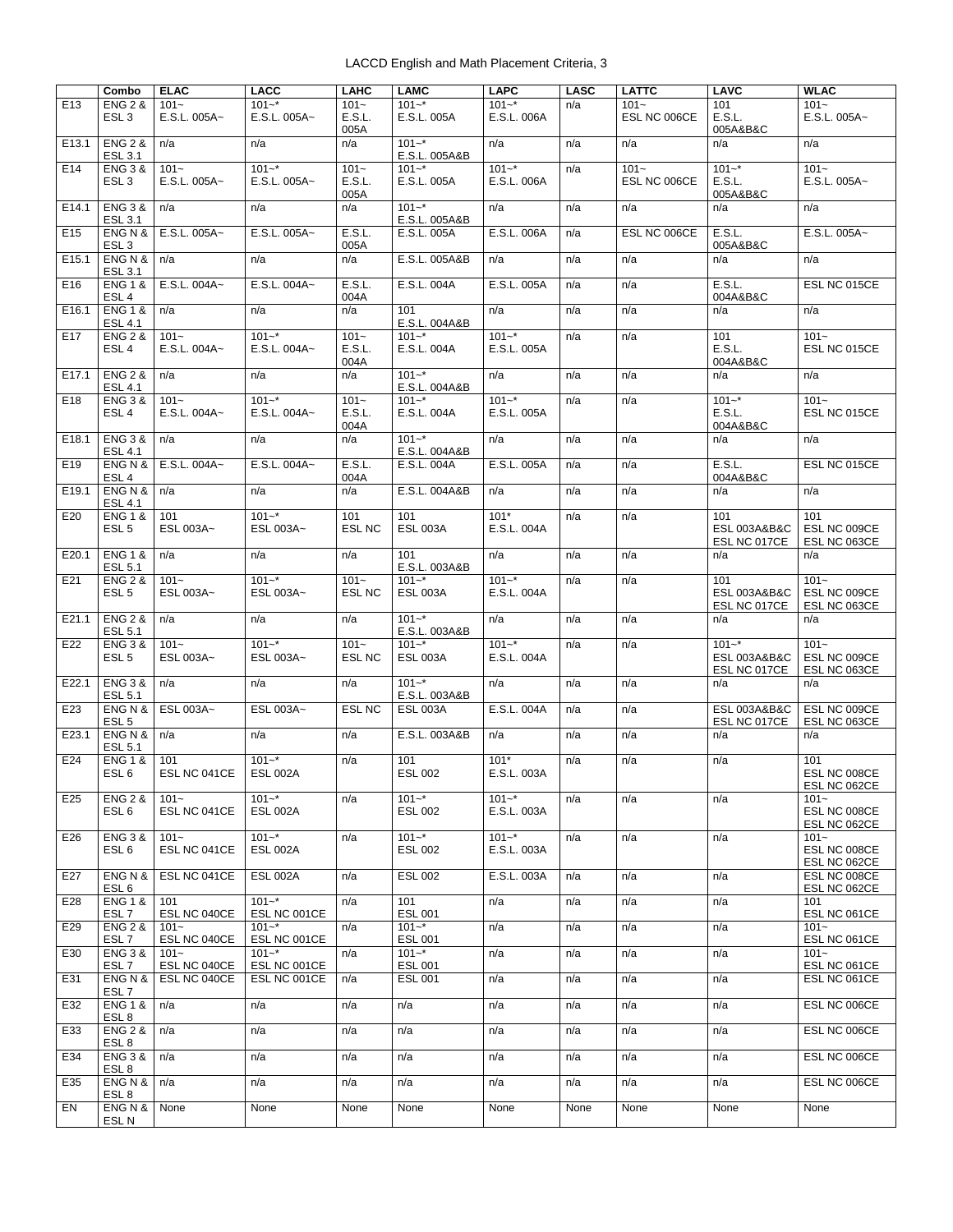#### **MATH**

### <span id="page-3-0"></span>**Statistics and Liberal Arts Math (SLAM)**

All nine LACCD colleges use the following criteria for placement into courses that may be required for programs that require statistics or liberal arts math (SLAM). However, LA Mission College allows students with GPAs lower than the default criteria to place into transfer-level without support, depending on whether or not they took high school pre-calculus or calculus. HSGPA is your high school cumulative grade point average at least through eleventh grade; HS=high school course.

|      | <b>Default SLAM Tiers</b>            | <b>SLAM Tiers at LA Mission College</b> |      |                                                                                         |  |  |  |
|------|--------------------------------------|-----------------------------------------|------|-----------------------------------------------------------------------------------------|--|--|--|
| Tier | <b>Placement Criteria**</b>          |                                         | Tier | Placement Criteria**                                                                    |  |  |  |
|      | HSGPA $\geq 3.0$                     |                                         | 1-M  | l HSGPA ≥ 3.0 or<br>HSGPA $\geq$ 2.6 & HS Precalculus or<br>$HSGPA < 2.6$ & HS Calculus |  |  |  |
|      | $3.0 > HSGPA \geq 2.3$               |                                         |      | Default                                                                                 |  |  |  |
| 3    | 2.3 > HSGPA                          |                                         | 3    | Default                                                                                 |  |  |  |
| N    | Insufficient data to apply the above |                                         | N    | Default                                                                                 |  |  |  |

### **Business, Science, Technology, Engineering, and Mathematics (BSTEM) Placement Criteria**

Eight of the nine LACCD colleges use the following default placement criteria for placement into courses typically required for business, science, technology, engineering, and mathematics programs (BSTEM). LA Mission College adds additional levels, and LA Pierce College deviate from the default as shown. HSGPA=high school cumulative grade point average at least through eleventh grade; HS=high school course.

# **BSTEM Tiers at LA Mission College**

|                |                                | Tier         | <b>Placement Criteria</b>           |                                         |                                  |  |  |
|----------------|--------------------------------|--------------|-------------------------------------|-----------------------------------------|----------------------------------|--|--|
|                |                                | в            | HSGPA $\geq$ 2.6 & HS Calculus      |                                         |                                  |  |  |
|                | <b>Default BSTEM Tiers</b>     | A            | $HSGPA < 2.6$ & HS Calculus         | <b>BSTEM Tiers at LA Pierce College</b> |                                  |  |  |
|                |                                | 1.1          | HSGPA $\geq$ 3.4 & HS Geometry or   |                                         |                                  |  |  |
|                |                                |              | HSGPA $\geq 2.6$ & HS Precalculus & |                                         |                                  |  |  |
| Tier           | <b>Placement Criteria</b>      |              | <b>HS Geometry</b>                  | <b>Tier</b>                             | <b>Placement Criteria</b>        |  |  |
|                | HSGPA $\geq$ 3.4 or            | 1            | HSGPA $\geq$ 3.4 or                 | 1                                       | Grade $\geq$ B in HS Algebra 2 / |  |  |
|                | HSGPA $\geq$ 2.6 & HS Calculus |              | HSGPA $\geq$ 2.6 & HS Precalculus   |                                         | Integrated Math 3 (or            |  |  |
| $\overline{2}$ | HSGPA $\geq 2.6$ or            | $\mathbf{2}$ | Default                             |                                         | equivalent or higher)            |  |  |
|                | HS Precalculus (or             |              |                                     |                                         |                                  |  |  |
|                | equivalent/higher)             |              |                                     |                                         |                                  |  |  |
| 3              | HSGPA < 2.6                    | 3            | Default                             | 3                                       | Grade < B in HS Algebra 2 /      |  |  |
|                |                                |              |                                     |                                         | Integrated Math 3 (or            |  |  |
|                |                                |              |                                     |                                         | equivalent)                      |  |  |
| N              | Insufficient data to apply the | N            | Default                             | N                                       | Default                          |  |  |
|                | above                          |              |                                     |                                         |                                  |  |  |

# **Courses by Tier**

The following shows the courses cleared in each category by tier and college. . If you want to know the specific unit amounts per course and optional concurrent or preparatory courses and non-course support services offered at each college, please consult the college's schedule of classes and catalog published on their websites or consult a counselor at the college.

- Indicates available optional concurrent or preparatory courses.
- Indicates available optional support service.
- ^ Indicates not degree-applicable and/or not transferable and placement does not meet math competency.
- S/P Indicates additional hours per week.
- & Between courses signifies corequisites that must be taken together.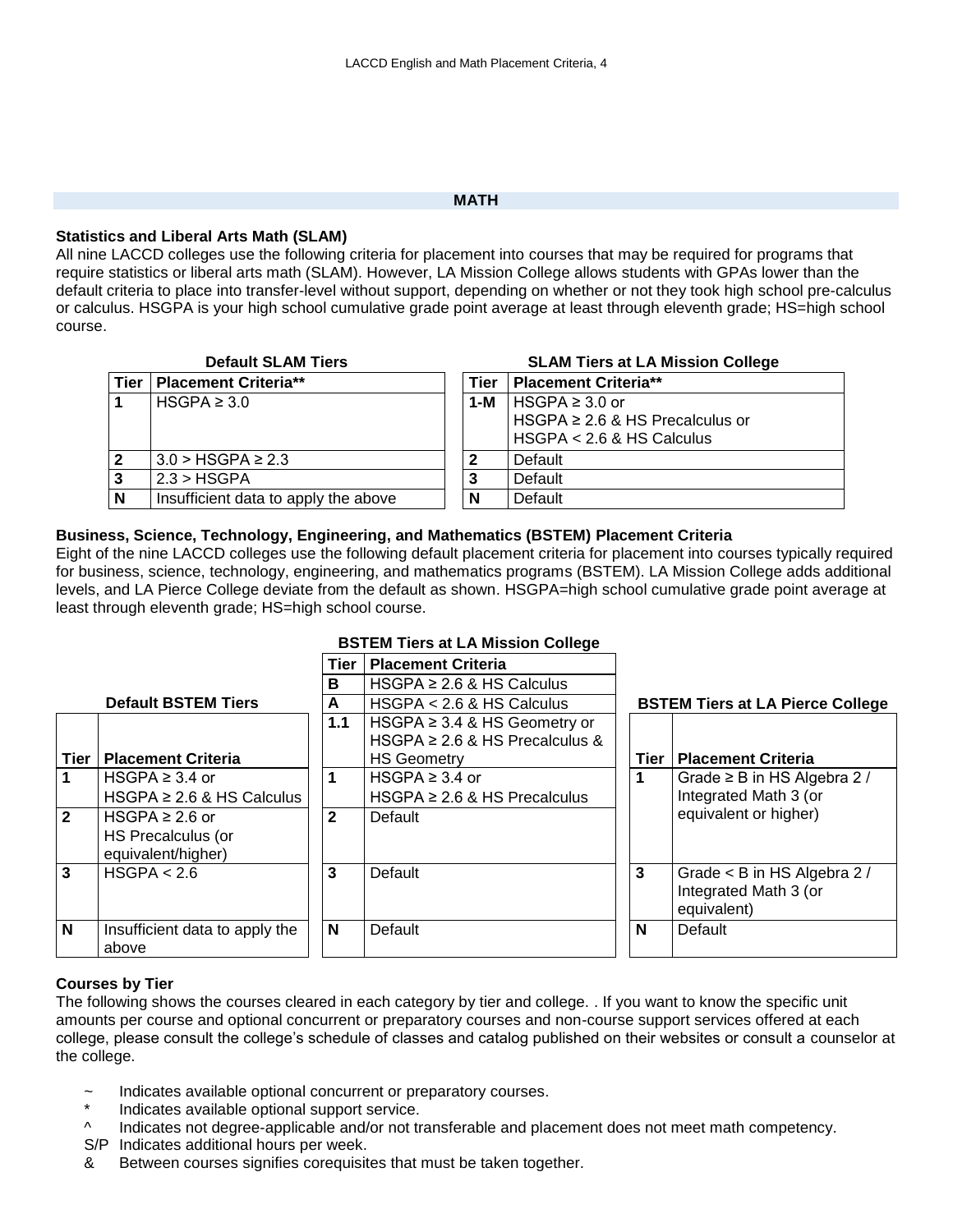# n/a Means not applicable.

| <b>Tier</b>       | <b>ELAC</b>                | <b>LACC</b>                         | LAHC                             | <b>LAMC</b>                    | <b>LAPC</b>                                                | <b>LASC</b>                  | <b>LATTC</b>                    | LAVC                                       | <b>WLAC</b>                                 |
|-------------------|----------------------------|-------------------------------------|----------------------------------|--------------------------------|------------------------------------------------------------|------------------------------|---------------------------------|--------------------------------------------|---------------------------------------------|
| SLAM <sub>1</sub> | 215<br>227<br>230          | 227<br>230                          | 215<br>227                       | 215<br>227<br>230              | 227<br>227P<br>228A^<br><b>STAT 001</b><br><b>STAT 101</b> | $215-$<br>$227 -$<br>$236-$  | 215<br>227<br>230               | 215<br>227<br>245<br><b>STAT 101</b>       | 215<br>227<br>227S<br>230<br>245            |
| SLAM <sub>2</sub> | 215<br>227S<br>230         | 227&157^<br>230&157^                | $215 -$<br>$227 -$<br>227S       | 215<br>227C&157^<br>230        | 227<br>227P<br>228A^<br><b>STAT 001</b><br><b>STAT 101</b> | $215 -$<br>$227 -$<br>$236-$ | $215 -$<br>$227 -$<br>$230 -$   | $215 -$<br>$227 -$<br>$245 -$<br>STAT 101~ | 215<br>$227 -$<br>227S<br>$230-$<br>$245 -$ |
| SLAM <sub>3</sub> | 125S^                      | 227&157^~<br>230&157^~              | $125^{\circ}$<br>125S^<br>$137^$ | $134^$<br>215<br>227S<br>230   | 227<br>227P<br>228A^<br><b>STAT 001</b><br><b>STAT 101</b> | $215 -$<br>$227 -$<br>$236-$ | $125^{\circ}$<br>137            | $215 -$<br>$227 -$<br>$245 -$<br>STAT 101~ | 215<br>$227 -$<br>227S<br>$230-$<br>$245 -$ |
| <b>SLAM N</b>     | None                       | None                                | None                             | None                           | None                                                       | None                         | None                            | None                                       | None                                        |
| <b>BSTEMB</b>     | n/a                        | n/a                                 | n/a                              | 265                            | n/a                                                        | n/a                          | n/a                             | n/a                                        | n/a                                         |
| <b>BSTEMA</b>     | n/a                        | n/a                                 | n/a                              | 260                            | n/a                                                        | n/a                          | n/a                             | n/a                                        | n/a                                         |
| BSTEM 1.1         | n/a                        | n/a                                 | n/a                              | 238<br>240<br>245              | n/a                                                        | n/a                          | n/a                             | n/a                                        | n/a                                         |
| <b>BSTEM1</b>     | 235<br>241<br>245<br>260   | 236<br>245<br>260*                  | 240<br>260                       | 238<br>240S<br>245             | 215<br>238<br>240                                          | $240-$<br>$245 -$<br>$260 -$ | 235<br>236<br>241<br>245<br>260 | 238<br>240<br>259                          | 241<br>241S<br>245                          |
| <b>BSTEM2</b>     | 235<br>241S<br>245<br>260S | 236&245L<br>245&245L<br>260&245L    | $240-$<br>$260 -$                | 238C&238L<br>240S<br>245C&245L | n/a                                                        | $240-$<br>$245 -$<br>$260 -$ | 125S^                           | $238-$<br>$240-$<br>$259-$                 | $241 -$<br>241S<br>$245-$                   |
| <b>BSTEM3</b>     | 125S^                      | 236&245L~<br>245&245L~<br>260&245L~ | 125S^<br>$134^$                  | $134^$                         | $134^$                                                     | $240-$<br>$245 -$<br>$260 -$ | 125S^                           | $238-$<br>$240-$<br>$259-$                 | $241 -$<br>241S<br>$245-$                   |
| <b>BSTEMN</b>     | None                       | None                                | None                             | None                           | None                                                       | None                         | None                            | None                                       | None                                        |

# The following shows how SLAM and BSTEM tiers are combined to form your "M" placement.

|                | Combo                                 | <b>ELAC</b>                                    | <b>LACC</b>                                | <b>LAHC</b>                              | <b>LAMC</b>                             | <b>LAPC</b>                                                                     | <b>LASC</b>                                                 | <b>LATTC</b>                                                    | <b>LAVC</b>                                                     | <b>WLAC</b>                                                      |
|----------------|---------------------------------------|------------------------------------------------|--------------------------------------------|------------------------------------------|-----------------------------------------|---------------------------------------------------------------------------------|-------------------------------------------------------------|-----------------------------------------------------------------|-----------------------------------------------------------------|------------------------------------------------------------------|
| <b>MB</b>      | SLAM <sub>1</sub> &<br><b>BSTEM</b> a | n/a                                            | n/a                                        | n/a                                      | 215<br>227<br>230<br>265                | n/a                                                                             | n/a                                                         | n/a                                                             | n/a                                                             | n/a                                                              |
| МA             | <b>SLAM 1 &amp;</b><br><b>BSTEM</b> a | n/a                                            | n/a                                        | n/a                                      | 215<br>227<br>230<br>260                | n/a                                                                             | n/a                                                         | n/a                                                             | n/a                                                             | n/a                                                              |
| M1.1           | <b>SLAM 1 &amp;</b><br>BSTEM 1.1      | n/a                                            | n/a                                        | n/a                                      | 215<br>227<br>230<br>238<br>240<br>245  | n/a                                                                             | n/a                                                         | n/a                                                             | n/a                                                             | n/a                                                              |
| M1             | <b>SLAM 1 &amp;</b><br><b>BSTEM1</b>  | 215<br>227<br>230<br>235<br>241<br>245<br>260  | 227<br>230<br>236<br>245<br>260*           | 215<br>227<br>240<br>260                 | 215<br>227<br>230<br>238<br>240S<br>245 | 227<br>227P<br>228A^<br><b>STAT 001</b><br><b>STAT 101</b><br>215<br>238<br>240 | $215-$<br>$227 -$<br>$236-$<br>$240-$<br>$245 -$<br>$260 -$ | 215<br>227<br>230<br>235<br>236<br>241<br>245<br>260            | 215<br>227<br>245<br><b>STAT 101</b><br>238<br>240<br>259       | 215<br>227<br>227S<br>230<br>245<br>241<br>241S<br>245           |
| M <sub>2</sub> | <b>SLAM 2 &amp;</b><br><b>BSTEM1</b>  | 215<br>227S<br>230<br>235<br>241<br>245<br>260 | 227&157^<br>230&157^<br>236<br>245<br>260* | $215 -$<br>$227 -$<br>227S<br>240<br>260 | n/a                                     | 227<br>227P<br>228A^<br><b>STAT 001</b><br><b>STAT 101</b><br>215<br>238<br>240 | $215-$<br>$227 -$<br>$236-$<br>$240-$<br>$245 -$<br>$260 -$ | $215 -$<br>$227 -$<br>$230-$<br>235<br>236<br>241<br>245<br>260 | $215 -$<br>$227 -$<br>$245 -$<br>STAT 101~<br>238<br>240<br>259 | 215<br>$227 -$<br>227S<br>$230-$<br>$245-$<br>241<br>241S<br>245 |
| ΜЗ             | <b>SLAM 3 &amp;</b><br><b>BSTEM1</b>  | n/a                                            | n/a                                        | n/a                                      | n/a                                     | 227<br>227P<br>228A^<br><b>STAT 001</b><br><b>STAT 101</b><br>215<br>238<br>240 | n/a                                                         | n/a                                                             | n/a                                                             | n/a                                                              |
| M4             | SLAMN&<br><b>BSTEM1</b>               | n/a                                            | n/a                                        | n/a                                      | n/a                                     | 215<br>238<br>240                                                               | n/a                                                         | n/a                                                             | n/a                                                             | n/a                                                              |